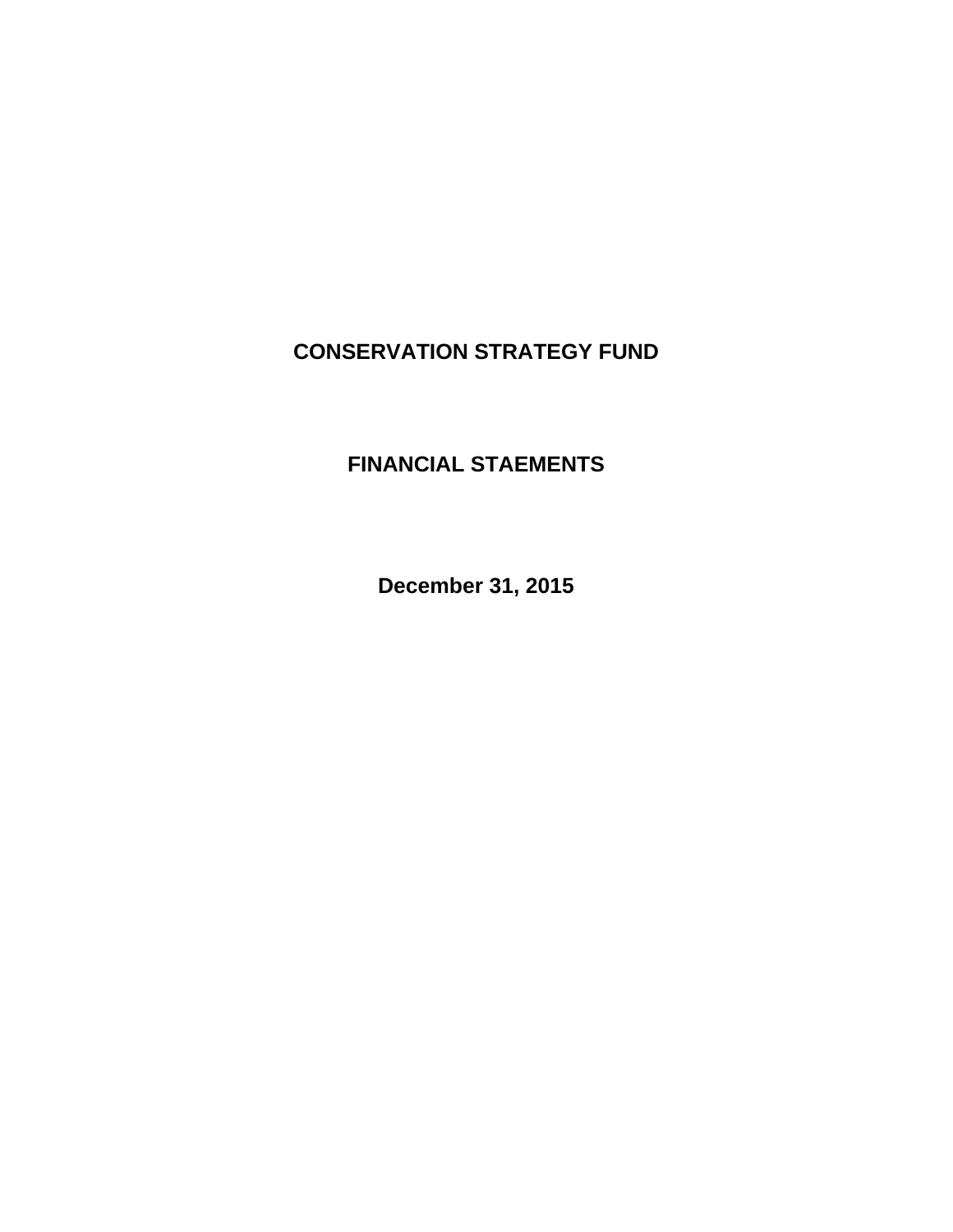## **TABLE OF CONTENTS**

|                                         | Page   |
|-----------------------------------------|--------|
| <b>INDEPENDENT AUDITORS' REPORT</b>     |        |
| <b>FINANCIAL STATEMENTS:</b>            |        |
| <b>Statement of Financial Position</b>  | 2      |
| <b>Statement of Activities</b>          | 3      |
| <b>Statement of Functional Expenses</b> | 4      |
| <b>Statement of Cash Flows</b>          | 5      |
| Notes to Financial Statements           | հ - 11 |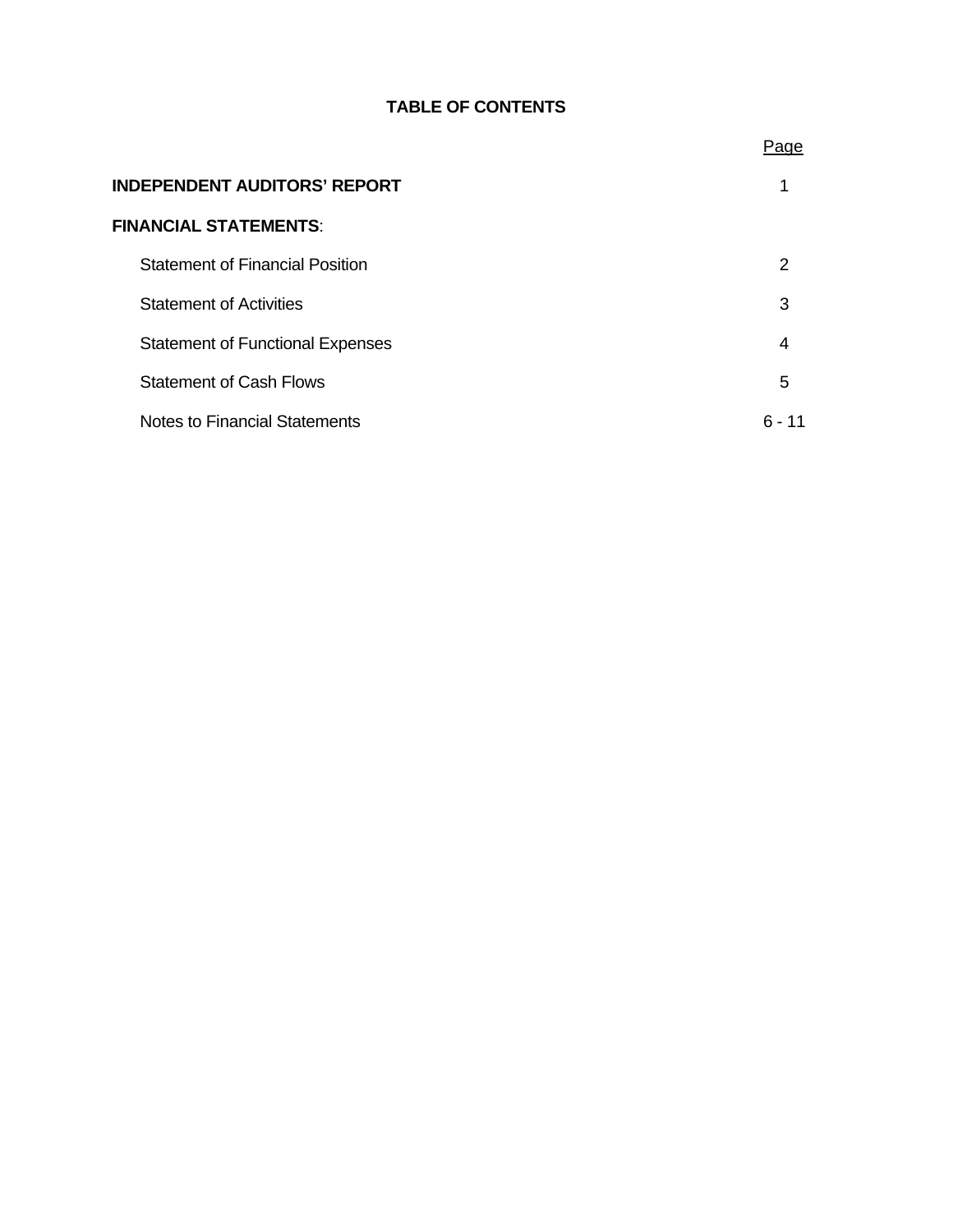1315 Fourth Street Eureka, California 95501 Hunter, Hunter&Hunt, LLP **CERTIFIED PUBLIC ACCOUNTANTS** . <del>ಖಾಹಿ</del>ಲಿ

Members of the AICPA

Phone 707-476-0674 Fax 707-476-0675 www.hhh-cpa.com

#### **INDEPENDENT AUDITORS' REPORT**

To the Board of Directors of **Conservation Strategy Fund** 

We have audited the accompanying financial statements of Conservation Strategy Fund (a nonprofit organization), which comprise the statement of financial position as of December 31, 2015, and the related statements of activities, functional expenses and cash flows for the year then ended, and the related notes to the financial statements.

#### Management's Responsibility for the Financial Statements

Management is responsible for the preparation and fair presentation of these financial statements in accordance with accounting principles generally accepted in the United States of America; this includes the design, implementation, and maintenance of internal control relevant to the preparation and fair presentation of financial statements that are free from material misstatement, whether due to fraud or error.

#### **Auditor's Responsibility**

Our responsibility is to express an opinion on these financial statements based on our audit. We conducted our audit in accordance with auditing standards generally accepted in the United States of America. Those standards require that we plan and perform the audit to obtain reasonable assurance about whether the financial statements are free from material misstatement.

An audit involves performing procedures to obtain audit evidence about the amounts and disclosures in the financial statements. The procedures selected depend on the auditor's judgment, including the assessment of the risks of material misstatement of the financial statements, whether due to fraud or error. In making those risk assessments, the auditor considers internal control relevant to the entity's preparation and fair presentation of the financial statements in order to design audit procedures that are appropriate in the circumstances, but not for the purpose of expressing an opinion on the effectiveness of the entity's internal control. Accordingly, we express no such opinion. An audit also includes evaluating the appropriateness of accounting policies used and the reasonableness of significant accounting estimates made by management, as well as evaluating the overall presentation of the financial statements.

We believe that the audit evidence we have obtained is sufficient and appropriate to provide a basis for our audit opinion.

#### Opinion

In our opinion, the financial statements referred to above present fairly, in all material respects, the financial position of Conservation Strategy Fund as of December 31, 2015, and the changes in its net assets and its cash flows for the year then ended in accordance with accounting principles generally accepted in the United States of America.

Hunter, Hunter & Hunt

August 22, 2016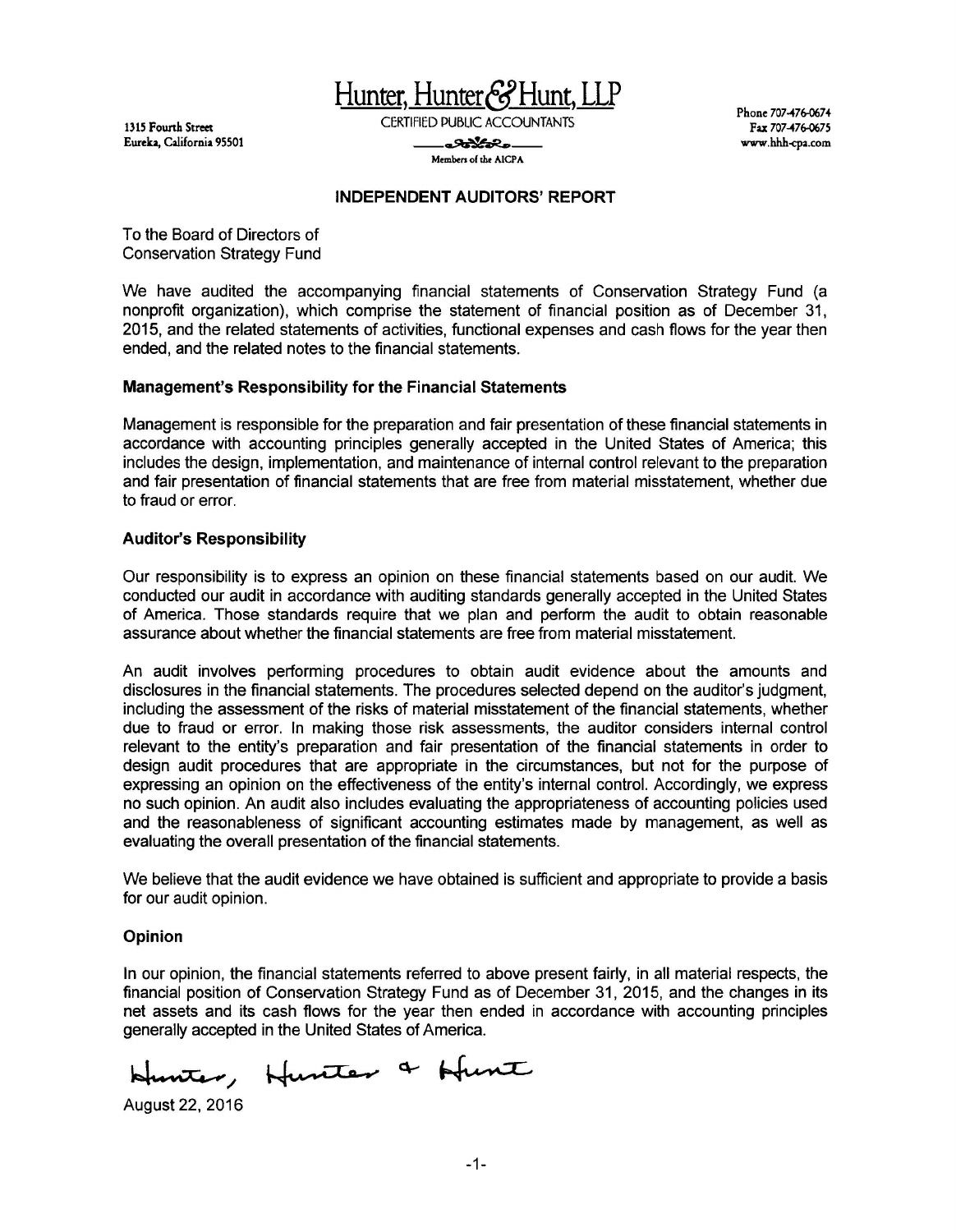## **CONSERVATION STRATEGY FUND STATEMENT OF FINANCIAL POSITION December 31, 2015**

## **ASSETS:**

| <b>CURRENT ASSETS:</b>         |                 |
|--------------------------------|-----------------|
| Cash & cash equivalents        | \$<br>2,109,911 |
| Grants receivable              | 544,503         |
| Contracts receivable           | 165,590         |
| Prepaid expenses               | 7,970           |
| <b>TOTAL CURRENT ASSETS</b>    | 2,827,974       |
| <b>EQUIPMENT, NET</b>          |                 |
| <b>OTHER ASSETS:</b>           |                 |
| Grants receivable, non-current | 200,000         |
| Deposits                       | 8,050           |
| <b>TOTAL ASSETS</b>            | 3,036,024       |

## **LIABILITIES:**

| <b>CURRENT LIABILITIES:</b>               |                 |
|-------------------------------------------|-----------------|
| Accounts payable                          | \$<br>34,330    |
| Accrued expenses                          | 159,586         |
| Contracts payable                         | 90,751          |
| Deferred revenue                          | 80,075          |
| <b>TOTAL CURRENT LIABILITIES</b>          | 364,742         |
| <b>TOTAL LIABILITIES</b>                  | 364,742         |
| <b>NET ASSETS:</b>                        |                 |
| Unrestricted                              | 1,156,877       |
| <b>Temporarily restricted</b>             | 1,514,405       |
| <b>TOTAL NET ASSETS</b>                   | 2,671,282       |
| <b>TOTAL LIABILITIES &amp; NET ASSETS</b> | \$<br>3,036,024 |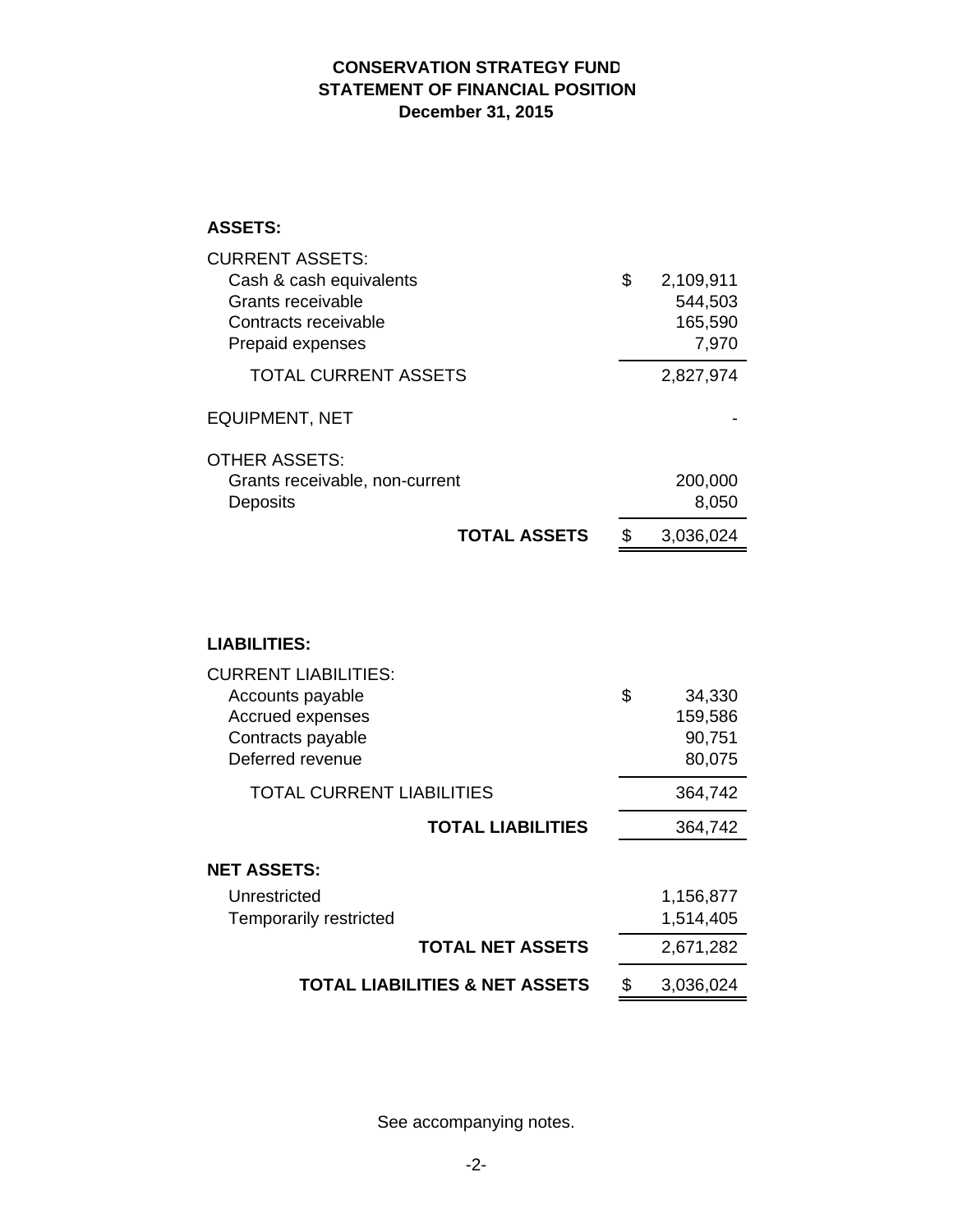## **CONSERVATION STRATEGY FUND STATEMENT OF ACTIVITIES Year Ended December 31, 2015**

|                                              |              |           | Temporarily |             |                 |
|----------------------------------------------|--------------|-----------|-------------|-------------|-----------------|
|                                              | Unrestricted |           | Restricted  |             | Total           |
| <b>REVENUES, GAINS, &amp; OTHER SUPPORT:</b> |              |           |             |             |                 |
| <b>Donations</b>                             | \$           | 76,825    | \$          |             | \$<br>76,825    |
| Grants & awards                              |              | 38,836    |             | 930,101     | 968,937         |
| Contracts                                    |              | 765,782   |             |             | 765,782         |
| Program fees                                 |              | 105,178   |             |             | 105,178         |
| Interest income                              |              | 46        |             |             | 46              |
| Net assets released from restrictions:       |              |           |             |             |                 |
| Expirations of donor restrictions            |              | 1,597,319 |             | (1,597,319) |                 |
| TOTAL REVENUES, GAINS, & OTHER SUPPORT       |              | 2,583,986 |             | (667,218)   | 1,916,768       |
| <b>EXPENSES &amp; LOSSES:</b>                |              |           |             |             |                 |
| Program services                             |              | 2,262,681 |             |             | 2,262,681       |
| Supporting services:                         |              |           |             |             |                 |
| Management & general                         |              | 322,313   |             |             | 322,313         |
| Fundraising                                  |              | 19,594    |             |             | 19,594          |
| <b>TOTAL EXPENSES &amp; LOSSES</b>           |              | 2,604,588 |             |             | 2,604,588       |
| <b>CHANGES IN NET ASSETS</b>                 |              | (20, 602) |             | (667, 218)  | (687, 820)      |
| <b>BEGINNING NET ASSETS</b>                  |              | 1,177,479 |             | 2,181,623   | 3,359,102       |
|                                              |              |           |             |             |                 |
| <b>NET ASSETS AT END OF YEAR</b>             | \$           | 1,156,877 | \$          | 1,514,405   | \$<br>2,671,282 |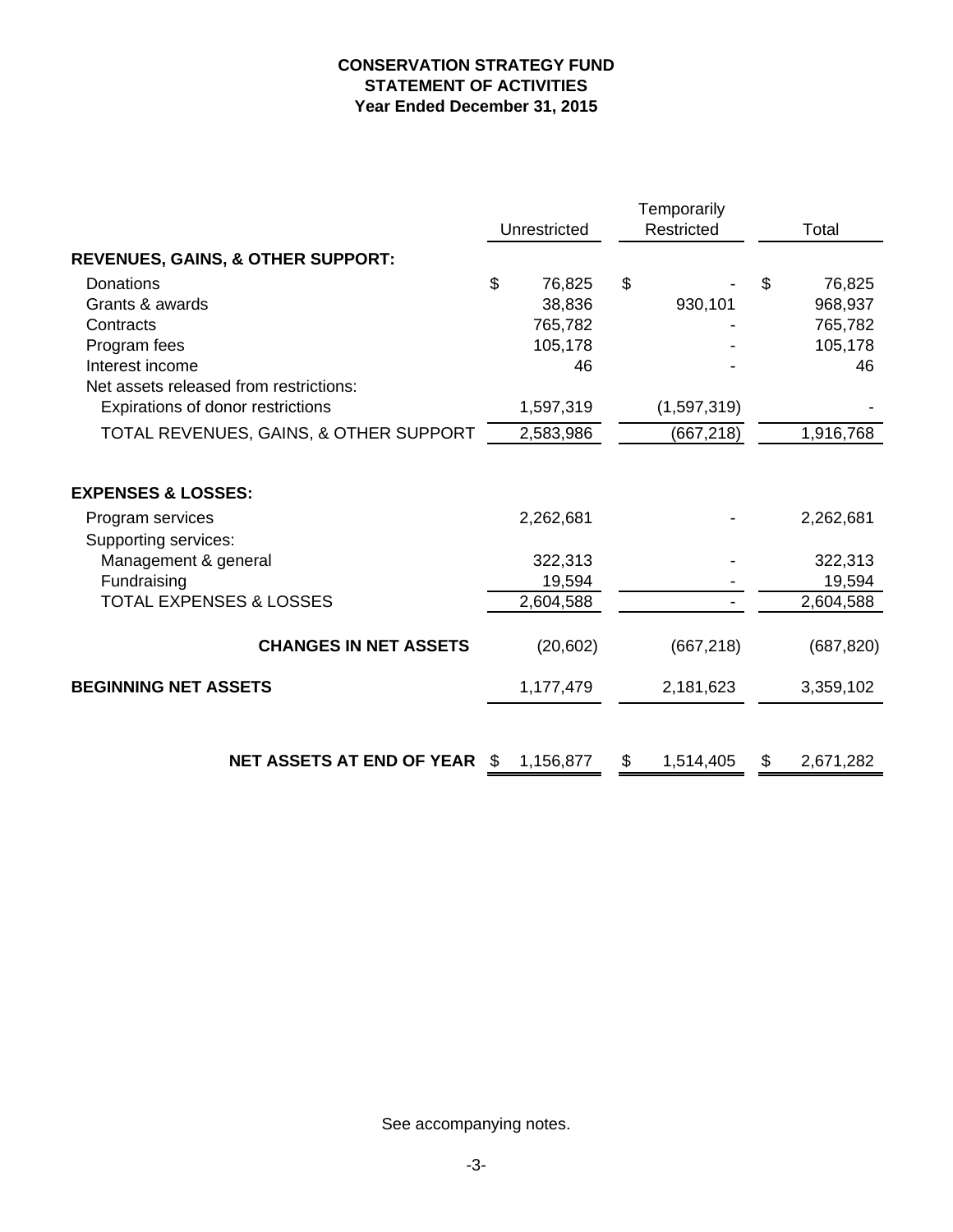## **CONSERVATION STRATEGY FUND STATEMENT OF FUNCTIONAL EXPENSES Year Ended December 31, 2015**

|                                                                            | Program<br><b>Services</b>            | <b>Supporting</b><br><b>Services</b> |                             |                  |                          | <b>Total</b> |                                 |
|----------------------------------------------------------------------------|---------------------------------------|--------------------------------------|-----------------------------|------------------|--------------------------|--------------|---------------------------------|
| <b>EXPENSES:</b>                                                           | Conservation<br><b>Services</b>       | Management<br>& General              |                             | Fund-<br>Raising |                          |              | Total                           |
| Compensation<br>Payroll taxes<br>Employee benefits                         | \$<br>934,731<br>121,887<br>138,744   | $\mathfrak{S}$                       | 175,728<br>20,165<br>31,678 | \$               | 13,944<br>1,183<br>2,545 | $\mathbb{S}$ | 1,124,403<br>143,235<br>172,967 |
| Total personnel costs<br>Communications<br>Contract expenses               | 1,195,362<br>17,990<br>405,477        |                                      | 227,571<br>2,162<br>7,794   |                  | 17,672<br>215<br>10      |              | 1,440,605<br>20,367<br>413,281  |
| Dues & subscriptions<br><b>Expensed equipment</b><br>Foreign exchange loss | 3,321<br>4,457                        |                                      | 2,046<br>16<br>23,000       |                  | 8<br>1                   |              | 5,375<br>4,474<br>23,000        |
| Insurance<br>Temporary employment<br>Miscellaneous                         | 1,785<br>34,318                       |                                      | 4,841<br>9,503              |                  |                          |              | 6,626<br>34,318<br>9,503        |
| Occupancy<br>Office                                                        | 66,802<br>16,579<br>2,330             |                                      | 6,761<br>2,499<br>472       |                  | 703<br>408<br>7          |              | 74,266<br>19,486<br>2,809       |
| Postage<br>Printing<br><b>Professional services</b>                        | 69,586<br>51,389                      |                                      | 1,248<br>7,673              |                  | 7<br>230                 |              | 70,841<br>59,292                |
| Repairs & maintenance<br><b>Supplies</b><br>Staff development & training   | 3,402<br>17,647<br>13,096             |                                      | 430<br>1,397<br>6,604       |                  | 26<br>87<br>69           |              | 3,858<br>19,131<br>19,769       |
| Training facility costs<br><b>Travel</b><br><b>TOTAL EXPENSES</b>          | \$<br>148,638<br>210,502<br>2,262,681 | \$                                   | 18,296<br>322,313           | \$               | 151<br>19,594            | \$           | 148,638<br>228,949<br>2,604,588 |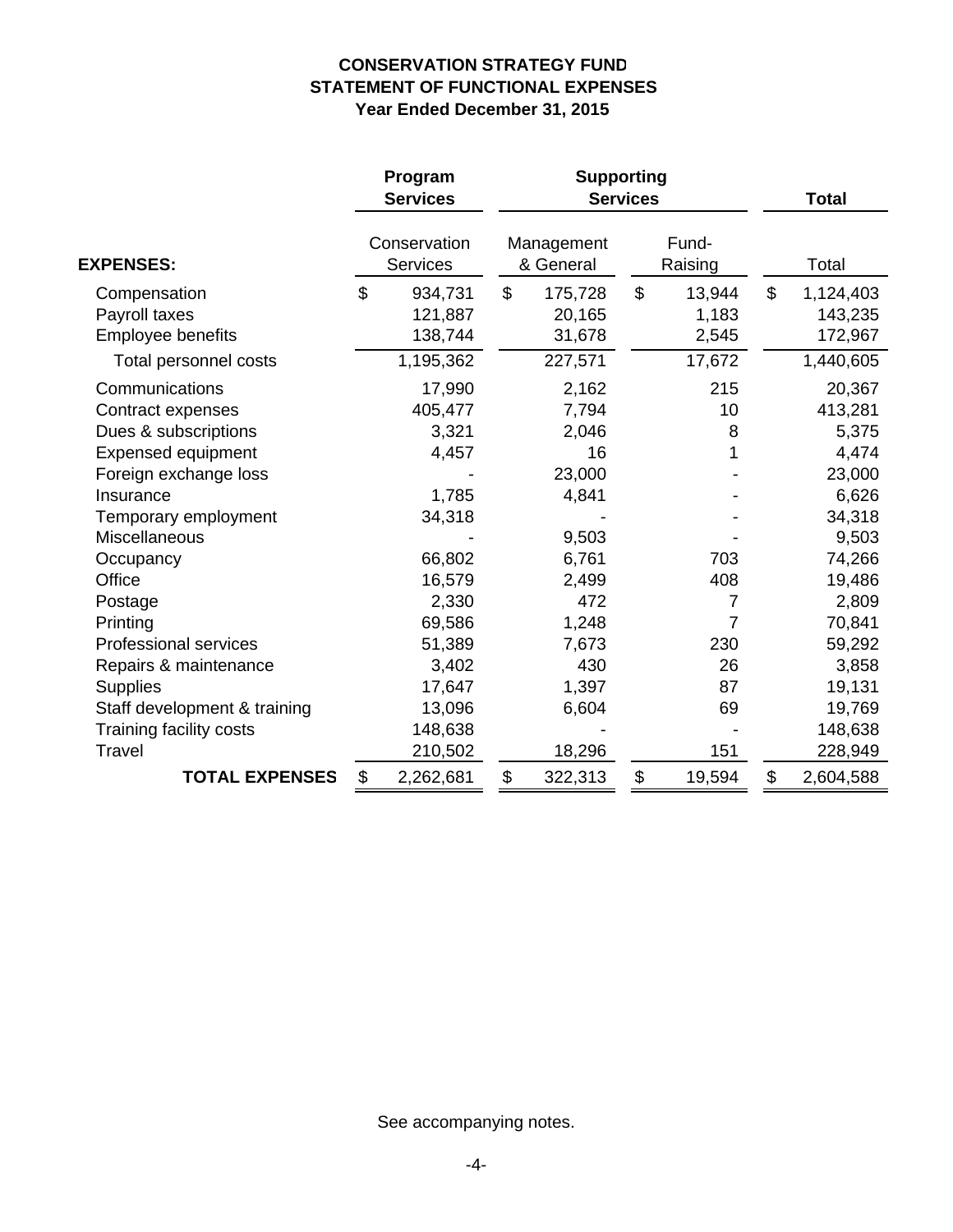## **CONSERVATION STRATEGY FUND STATEMENT OF CASH FLOWS Year Ended December 31, 2015**

## **CASH FLOWS FROM OPERATING ACTIVITIES:**

| Increase (decrease) in net assets:                                                                                             | \$<br>(687, 820)                         |
|--------------------------------------------------------------------------------------------------------------------------------|------------------------------------------|
| Adjustments to reconcile increase (decrease) in net assets to net<br>cash provided by operating activities:                    |                                          |
| (Increase) decrease in operating assets:<br>Grants receivable<br>Contracts receivable<br>Prepaids                              | 625,571<br>948,778<br>20,266             |
| Increase (decrease) in operating liabilities:<br>Accounts payable<br>Accrued expenses<br>Contracts payable<br>Deferred revenue | 26,187<br>70,331<br>51,933<br>(906, 951) |
| <b>NET CASH PROVIDED (USED) BY OPERATING ACTIVITIES</b>                                                                        | 148,295                                  |
| <b>NET INCREASE (DECREASE) IN CASH &amp; CASH EQUIVALENTS</b>                                                                  | 148,295                                  |
| <b>BEGINNING CASH &amp; CASH EQUIVALENTS</b>                                                                                   | 1,961,616                                |
| <b>ENDING CASH &amp; CASH EQUIVALENTS</b>                                                                                      | 2,109,911                                |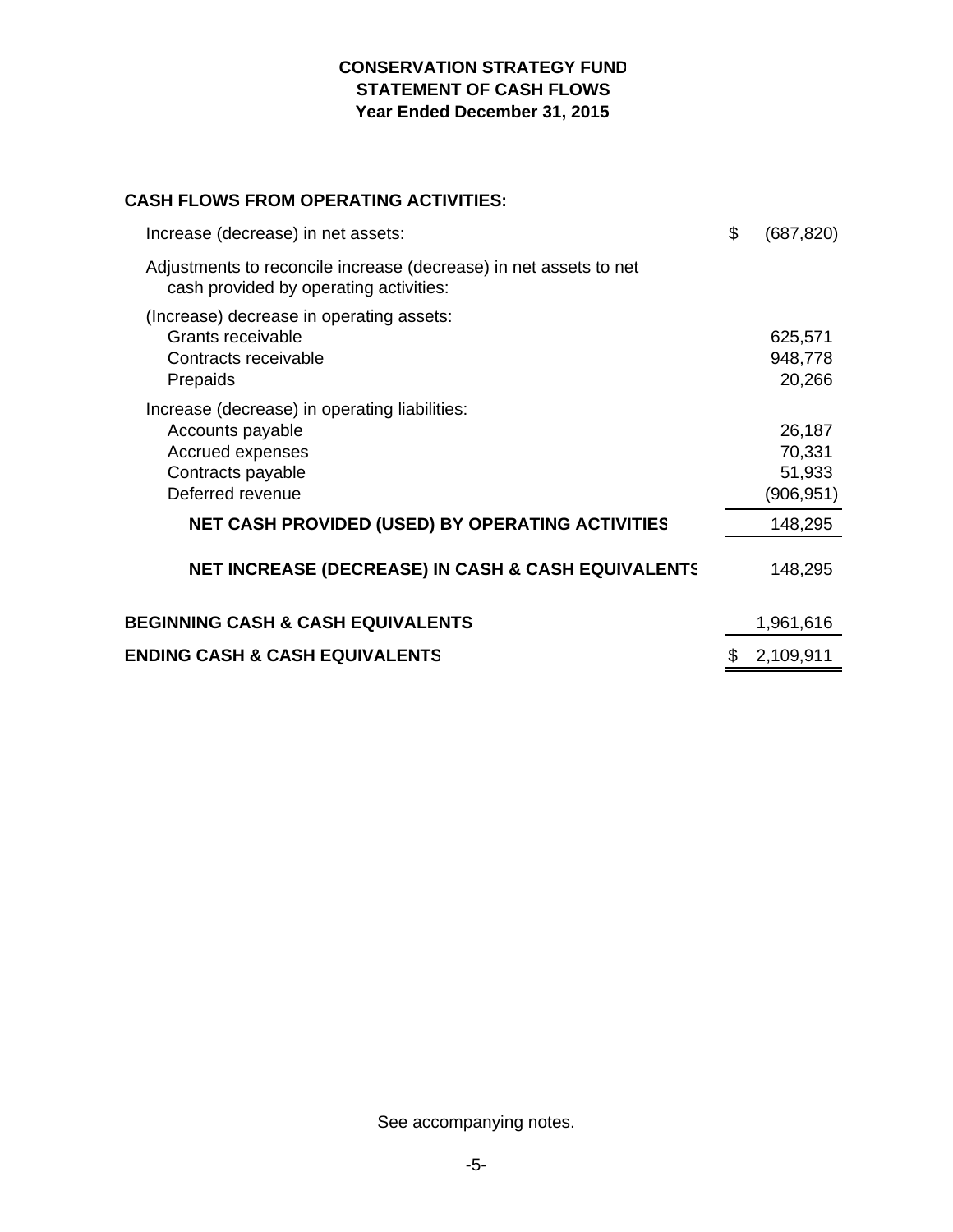#### **NOTE 1 - SUMMARY OF SIGNIFICANT ACCOUNTING POLICIES**

This summary of significant accounting policies of Conservation Strategy Fund (CSF) is presented to assist in understanding CSF's financial statements. The financial statements and notes are representations of management, who is responsible for their integrity and objectivity. These accounting policies have been consistently applied in the preparation of the financial statements.

#### **Nature of Activities**

CSF is a nonprofit public charity corporation, founded in 1998. Its mission is to teach environmental organizations around the world to use economics and strategic analysis to conserve nature. CSF has offices in Sebastopol and Arcata, California; La Paz, Bolivia and Lima, Peru. Contributions from private foundations, U.S. government agencies, individuals, and other conservation organizations primarily support CSF's activities.

#### **Basis of Accounting**

The financial statements of CSF have been prepared on the accrual basis of accounting, and accordingly reflect all significant receivables, payables, and other liabilities.

#### **Financial Statement Presentation**

CSF follows standards of accounting and financial reporting for not-for-profit organizations as prescribed by the Financial Accounting Standards Board. In accordance with accounting standards, CSF reports its financial position and operating activities in three classes of net assets as applicable: unrestricted net assets, temporarily restricted assets and permanently restricted net assets.

#### **Cash and Cash Equivalents**

For purposes of the statement of cash flows, CSF considers cash and cash equivalents to include all cash and money market accounts held in banks and other financial institutions, including certificates of deposit, with a maturity of three months or less. The carrying amounts reported in the statement of financial position approximate fair values because of the short maturities of those instruments. CSF maintains a separate bank account to comply with a funder's requirement that cash be held in a separate account. As of December 31, 2015, included in cash and cash equivalents is \$80,075 of funds subject to donor restrictions and reported as deferred revenue.

#### **Contributions**

CSF accounts for contributions received and made in accordance with accounting standards for not-for-profit organizations. Contributions received are recorded as unrestricted, temporarily restricted, or permanently restricted support depending on the nature of donor restrictions, if any.

#### **Allowance for Doubtful Accounts**

CSF evaluates the collectability of program fees, grants, and contracts receivable in order to determine the allowance for doubtful accounts. As of December 31, 2015, CSF determined the various receivables are fully collectible and recorded \$0 for the allowance for doubtful accounts. Based on historical experience, CSF does not expect amounts to become uncollectible, however if they are, they will be charged to operations as a bad debt expense. The impact of any bad debt expense recorded in the future is expected to be immaterial to the financial statements.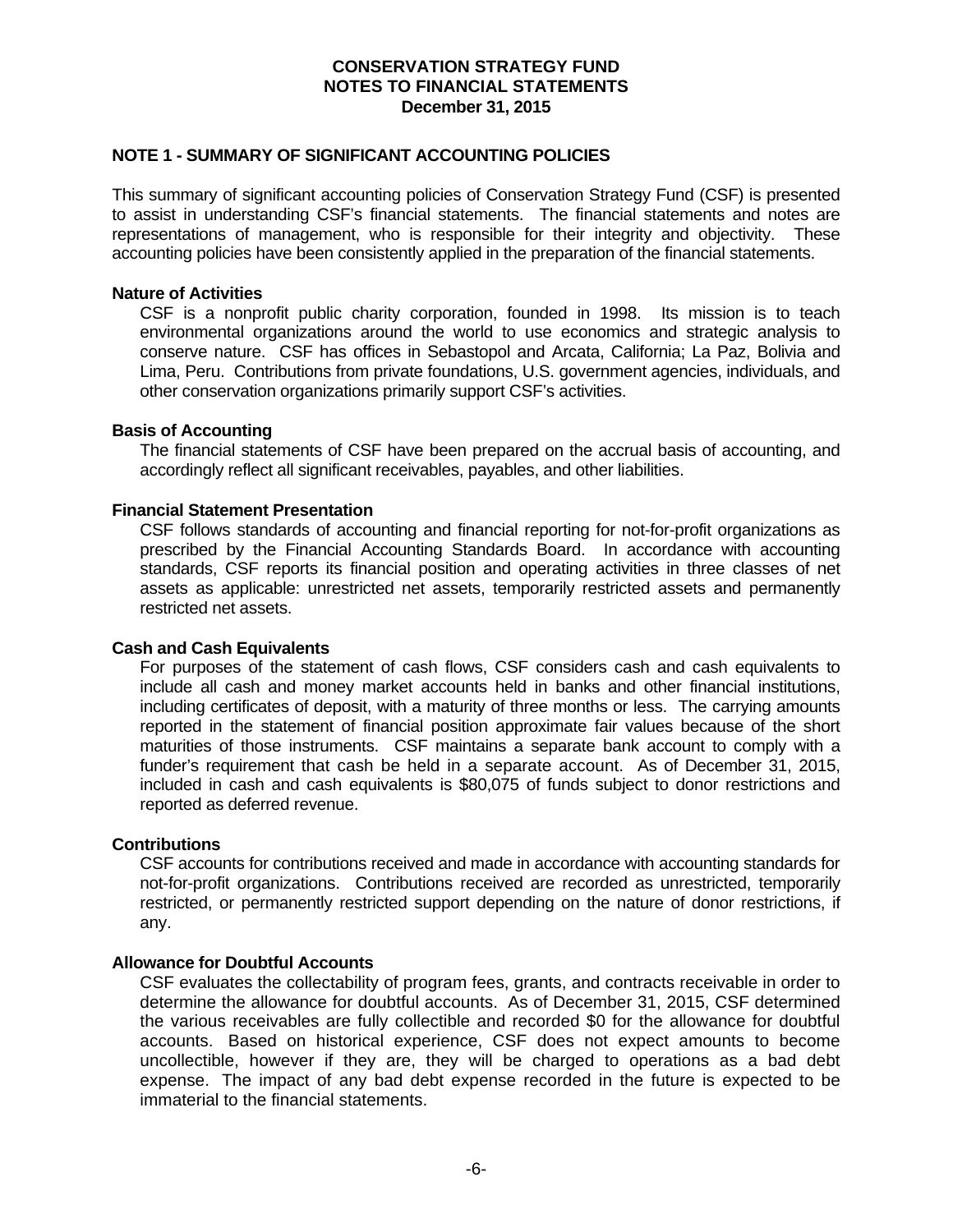#### **Equipment**

Equipment is capitalized at its estimated fair value when donated or at cost when purchased. Equipment donations are reported as unrestricted support unless the donor has restricted the donated asset to a specific purpose. Equipment is depreciated using the straight-line method, over the asset's estimated useful life, which ranges from five to seven years. CSF's threshold for capitalizing equipment is \$5,000.

#### **Revenue Recognition**

CSF recognizes revenue on the accrual basis of accounting. Contract revenue and program fees are recognized as revenue in the period in which the service is provided. Grants and other contributions of cash and other assets are reported as temporarily restricted support if they are received with donor stipulations that limit the use of the donated assets. When a donor restriction expires (either by passage of time or by use) temporarily restricted net assets are reclassified to unrestricted net assets and reported in the statement of activities as net assets released from restrictions.

#### **Scholarships**

CSF offers scholarships and discounts to attendees of the International Training Course. Program fee income reflects the net of gross fees for all attendees less the scholarship awarded or the discount provided.

#### **Program Services**

CSF has trained over 2,200 people from 90 countries and has conducted dozens of economic analyses that have shaped decision-making across the globe. CSF project partners range from local activists and indigenous tribes to large international NGOs and development banks. CSF focuses its work in regions where capacity needs are intense, and which still have tremendous conservation opportunities – particularly intact tropical forests rich in biodiversity and carbon. CSF analyses in these regions have influenced over \$20 billion in investment decisions and helped conserve over 21 million acres of natural ecosystems, with untold benefits for human communities.

#### **Management and General**

Management and general includes the functions necessary to ensure coordination and articulation of CSF's program strategy through executive management, maintaining program administration, and managing the financial responsibilities of CSF.

### **Fundraising**

Fundraising provides the structure necessary to encourage and secure public support from U.S. government agencies and private financial support from individuals, foundations and corporations.

#### **Indirect Cost Allocations**

The costs of providing various programs and other activities have been summarized on a functional basis in the Statement of Functional Expenses. Accordingly, certain costs have been allocated to the various programs based on time charged to each activity based on employee time records.

#### **Tax Status**

CSF is exempt from federal and California income tax as a non-profit organization under Section 501(c)(3) of the Internal Revenue Code and similar state provisions.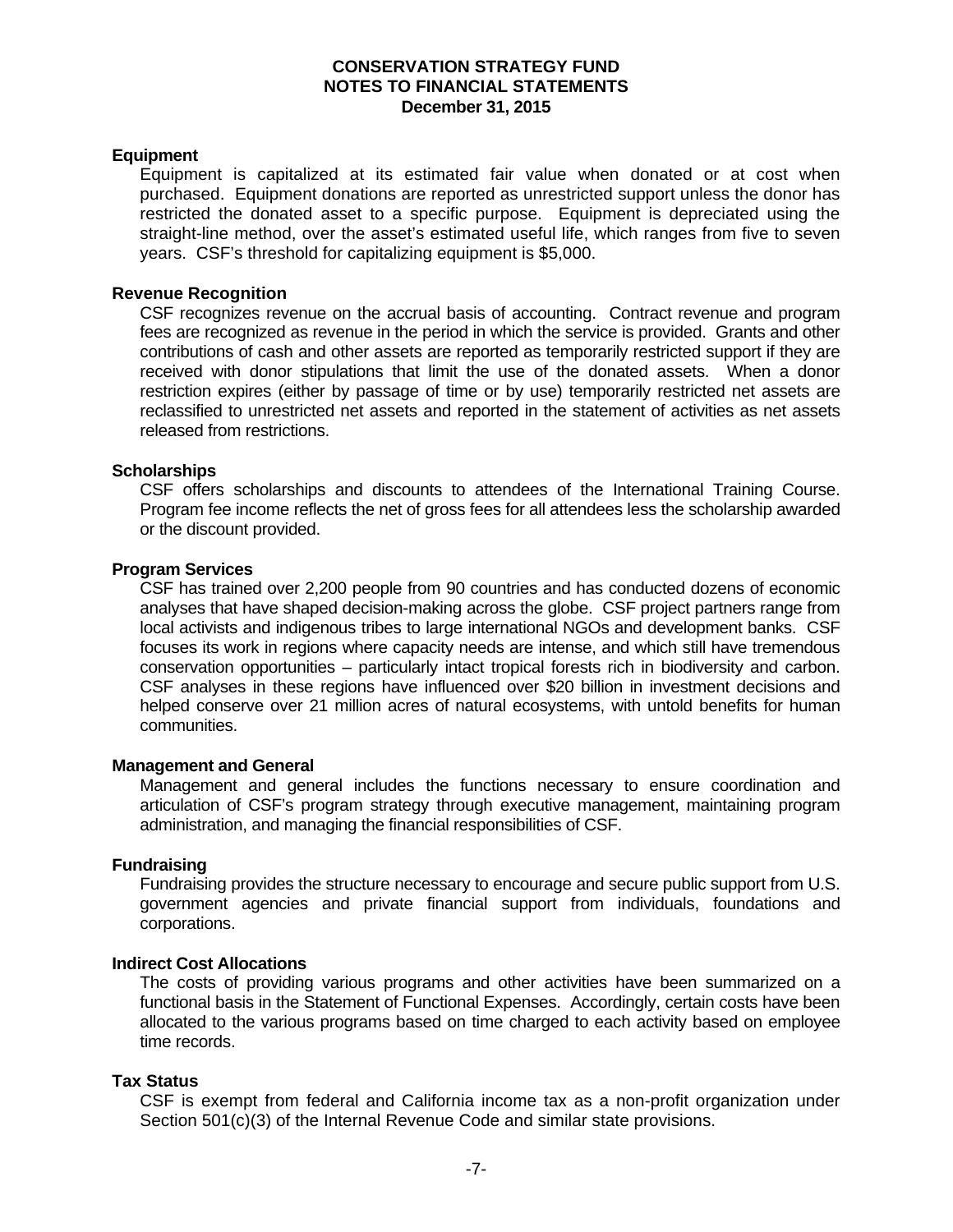The open audit periods are 2011 through 2014. CSF has analyzed the tax positions taken for filing with the Internal Revenue Service and the state of California. The organization believes that income tax filing positions will be sustained upon examination and does not anticipate any adjustments that would result in a material adverse affect on the financial statements. Accordingly, the Company has not recorded any reserves, or related accruals for interest and penalties for uncertain income tax positions at December 31, 2015.

#### **Estimates**

The preparation of financial statements in conformity with generally accepted accounting principles requires management to make estimates and assumptions that affect certain reported amounts and disclosures. Accordingly, actual results could differ from those estimates.

#### **Donated Services and Materials**

The Company receives a significant amount of donated services from unpaid volunteers who assist in fundraising and special projects. No amounts have been recognized in the statement of activities because the criteria for recognition as contributed services have not been satisfied. Donated goods, when received, are reflected as in-kind contributions in the accompanying statements at their estimated fair market values at date of receipt.

#### **Net Assets**

Unrestricted net assets include those assets over which the Board of Directors has discretionary control in carrying out the operations of CSF. Temporarily restricted net assets include those subject to a donor or funding source restriction and for which the applicable restriction was not met at the end of the current reporting period. Permanently restricted net assets include those subject to non-expiring donor restrictions, such as endowments.

## **NOTE 2 - CONCENTRATION OF CREDIT RISK**

CSF maintains a majority of its cash in accounts at Wells Fargo Bank and Edward Jones which, at times, may exceed federally insured limits. The maximum amount of loss due to this risk was \$1,861,209 as of December 31, 2015. The Company has not experienced any losses in such accounts. Management believes the Company is not exposed to any significant credit risk related to cash.

#### **NOTE 3 - DEFINED CONTRIBUTION PENSION PLAN**

CSF has a SEP IRA plan. CSF full-time employees become eligible to participate in the plan on the first day of the month one-year subsequent to the employee's date of hire. In 2015, CSF made contributions to the plan equal to 10% of the employees' gross salary. Employer contributions totaled \$69,813 for the year ending December 31, 2015.

## **NOTE 4 - COMMITMENTS AND CONTINGENCIES**

Conditions contained within the various contracts awarded to CSF are subject to the funding agency's criteria and regulations under which expenditures may be claimed and are subject to audit under such regulations and criteria. Occasionally, such audits may determine that certain costs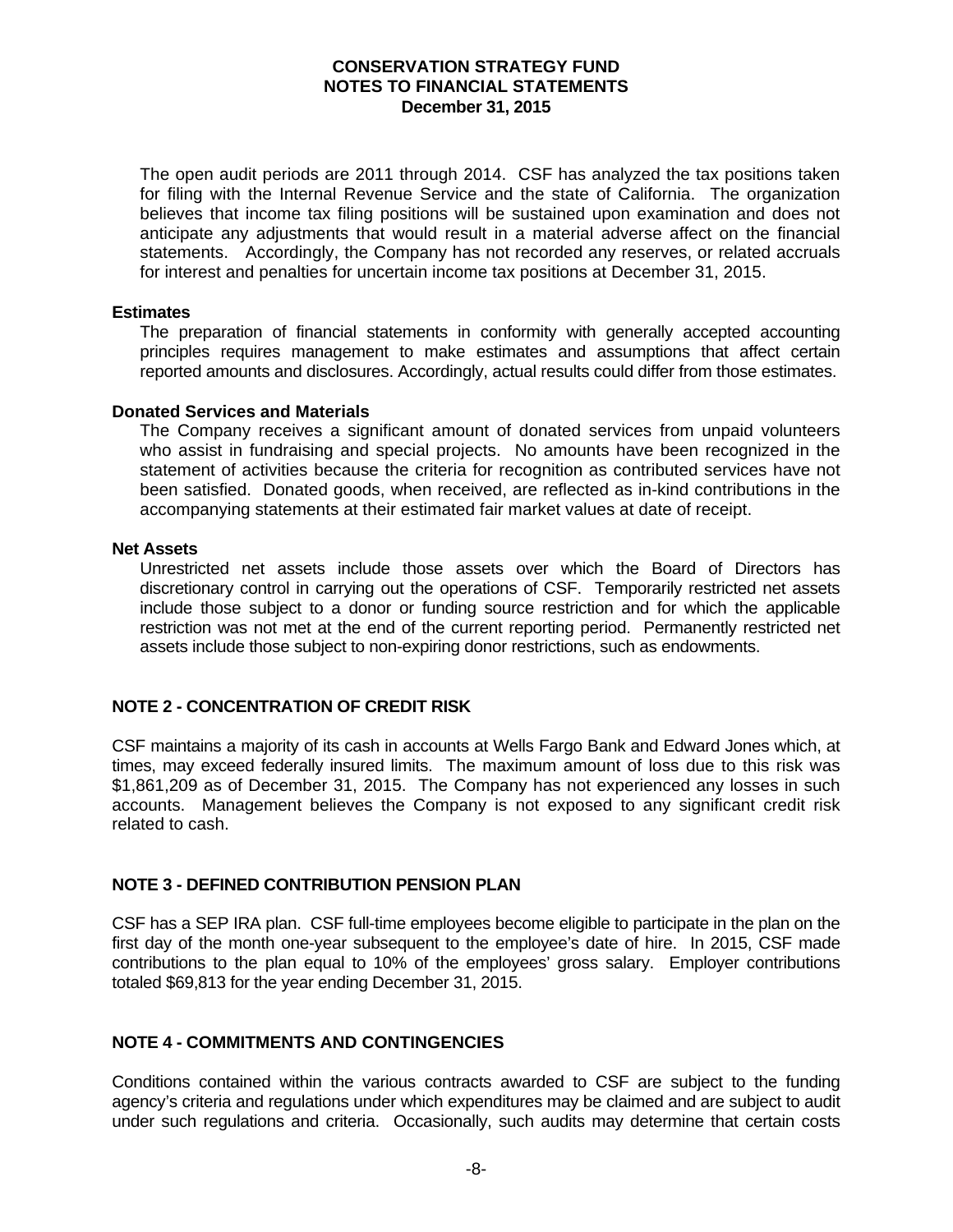incurred against the grants may not comply with their established criteria. In such cases, CSF could be held responsible for repayments to the funding agency for any questioned costs or be subject to reductions of future funding. Management does not anticipate any questioned costs for the contracts and grants administered during the year ending December 31, 2015.

### **NOTE 5 - CONCENTRATIONS**

During the year ended December 31, 2015, \$878,101, which is approximately 91% of CSF's current year funding from grants and awards, was awarded by two grantors, MacArthur Foundation and David and Lucile Packard Foundation.

## **NOTE 6 - RESTRICTED NET ASSETS**

At December 31, 2015, CSF's temporarily restricted net assets consist of the following:

|                                  | <b>Beginning</b> | Additions      | Expended                 | Ending           |
|----------------------------------|------------------|----------------|--------------------------|------------------|
| <b>MacArthur Foundation</b>      | \$<br>382,781    | \$<br>338,101  | (\$<br>256,421) \$       | 464,461          |
| Gordon & Betty Moore Foundation  | 701,520          |                | 381,182)                 | 320,338          |
| <b>USAID</b>                     | 424,579          |                | 424,579)                 |                  |
| Avina Foundation                 | 12,629           |                | 12,629)                  |                  |
| The Nature Conservancy           | 7,925            |                | 7,925                    |                  |
| The Handsel Foundation           | 99,838           |                | 64,640)                  | 35,198           |
| Margaret A. Cargill Foundation   | 76,225           |                | 76,225)                  |                  |
| German Federal Enterprise for    |                  |                |                          |                  |
| <b>International Cooperation</b> | 199,648          |                | 44,363)                  | 155,285          |
| <b>Good Energies Foundation</b>  | 238,190          |                | 219,067)                 | 19,123           |
| <b>Packard Foundation</b>        | 19,726           | 540,000        | 49,726)                  | 510,000          |
| Organization for Economic        |                  |                |                          |                  |
| Co-operation and Development     | 18,562           |                | 18,562)                  |                  |
| <b>Green Foundation</b>          |                  | 10,000         |                          | 10,000           |
| <b>Blue Moon Fund</b>            |                  | 42,000         | 42,000)                  |                  |
| Total                            | <u>2,181,623</u> | <u>930,101</u> | <u>1,597,319</u> )<br>68 | <u>1,514,405</u> |

For purposes of this schedule, the additions to temporarily restricted net assets include amounts released from restrictions in 2015.

#### **NOTE 7 - LEASES**

The Company leases office space in Arcata, California, for \$975 per month. The lease is on a month-to-month basis. CSF leases office space in Sebastopol, California, for \$2,205 per month. The lease is on a month-to-month basis. CSF also leases office space in Peru and Bolivia. Total office rent expense for the year ending December 31, 2015, is \$56,609.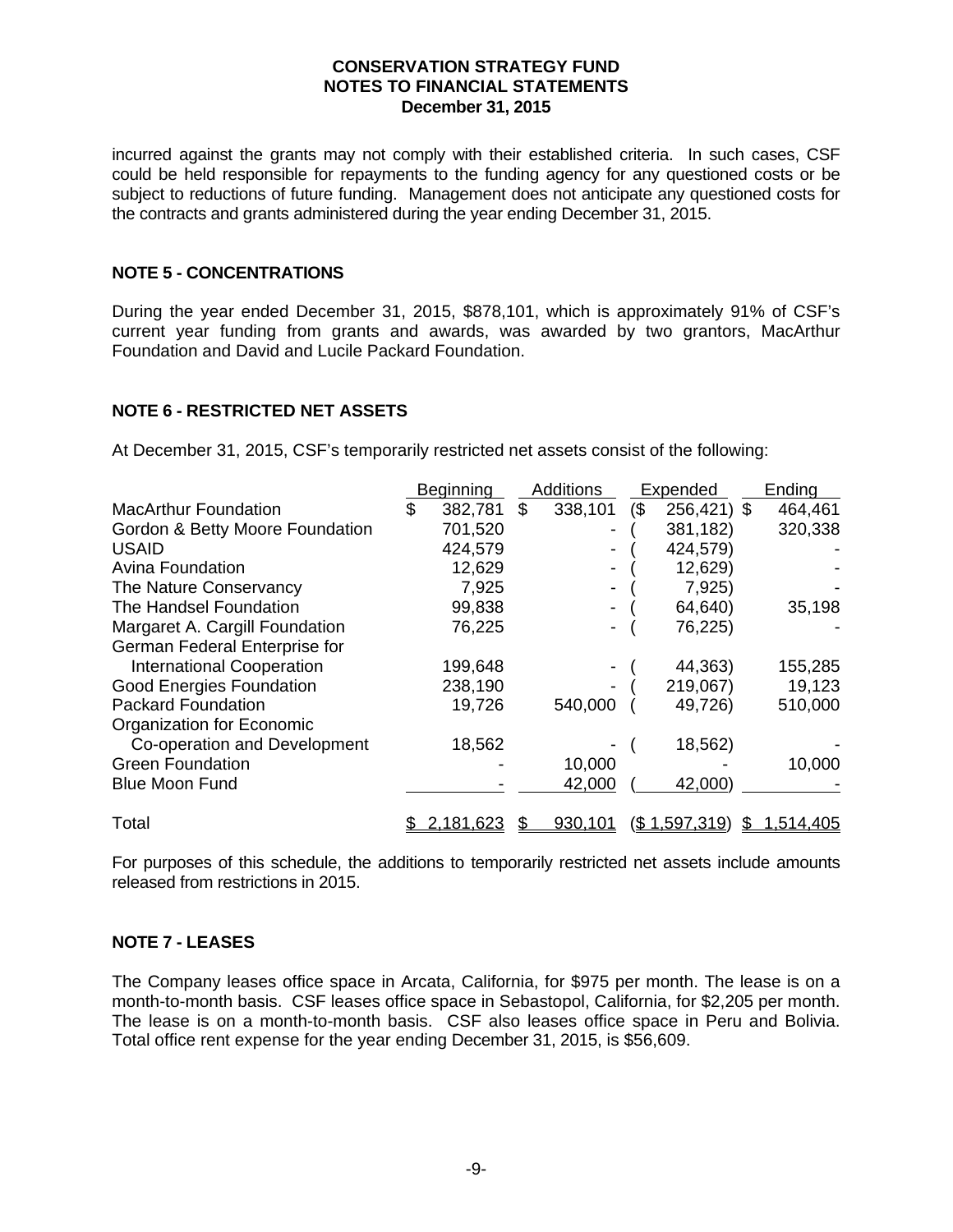## **NOTE 8 - RECEIVABLES**

Grants receivable at December 31, 2015, expected to be collected within one year, consist of the following:

| <b>USAID</b><br><b>MacArthur Foundation</b><br>German Federal Enterprise for International Cooperation<br>David and Lucile Packard Foundation                         | \$<br>194,137<br>130,000<br>70,366<br>150,000 |                |
|-----------------------------------------------------------------------------------------------------------------------------------------------------------------------|-----------------------------------------------|----------------|
| Total                                                                                                                                                                 | 544,503<br>\$                                 |                |
| Grants receivable, non-current at December 31, 2015, consist of the following:                                                                                        |                                               |                |
| German Federal Enterprise for International Cooperation<br>David and Lucile Packard Foundation                                                                        | \$<br>50,000<br>150,000                       |                |
| Total                                                                                                                                                                 | \$<br>200,000                                 |                |
| Contracts receivable at December 31, 2015, consist of the following:                                                                                                  |                                               |                |
| <b>International Resources Group</b><br>German Federal Enterprise for International Cooperation<br><b>New Venture Fund</b><br>Sonoma County<br><b>Audubon Society</b> | \$<br>81,783<br>56,263<br>18,502              | 4,056<br>4,986 |
| Total                                                                                                                                                                 | \$<br>165,590                                 |                |
| <b>NOTE 9 - PROGRAM FEES</b>                                                                                                                                          |                                               |                |
| Program fees are as follows:                                                                                                                                          |                                               |                |
| Brazil cost share income<br>Tuition income - gross<br>Less: scholarships/discounts/grants                                                                             | \$<br>22,018<br>110,000<br>(26, 840)          |                |
| Total                                                                                                                                                                 | \$<br>105,178                                 |                |

#### **NOTE 10 - RELATED PARTIES**

CSF contracts with a conservation organization located in Brazil. The Brazilian organization was incorporated under the laws of its home country. CSF's President and board member is also a board member of the Brazilian organization. CSF has entered into service agreements with the Brazilian organization to provide conservation activities. For the year ending December 31, 2015, contract expenses with the Brazilian organization were \$167,504.